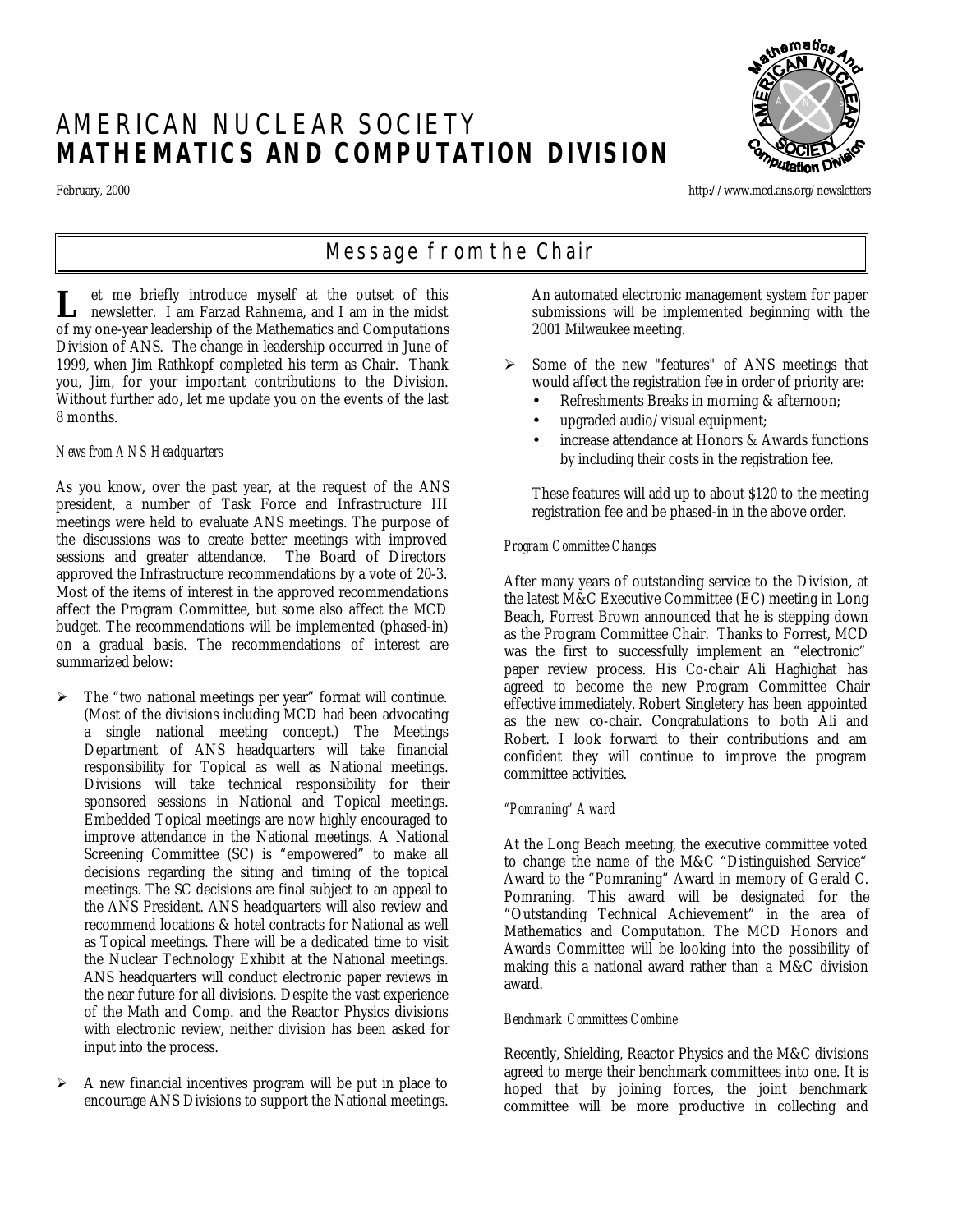publishing approved work on benchmarks that would benefit members of all three divisions. The committee structure is currently under development by an ad hoc committee made up of representatives from the three divisions.

#### *Student Member of MCD Executive Committee*

In order to increase the involvement of students in the Division's activities, the Executive Committee has voted to create a new "Student" Executive Committee Member position. This will also help prepare students for service roles in the future. Of course, for this to happen, it is required that the majority of the members of the division approve this new position.

**F**arzad **R**ahnema

## *Report*

## **EXECUTIVE COMMITTEE MEETING LONG BEACH, CA, NOVEMBER 14, 1999**

*Benchmark Committee*

The Joint Benchmark Committee (JBC) was approved unanimously by the Committee, and the Chair proposed that Ali Haghighat, Richard Sanchez and Robert Singleterry represent M&C in the JBC. The sitting Chairman will be ex-officio and I.K. Abu-Shumays and Barry Ganapol will serve in advisory roles.

### *Finance Committee* - Dmitriy Anistratov

The Division is in good financial health. A question arose about the cost of the electronic review which amounted to \$750 this year. Dima is looking into this.

#### *Honors and Awards Committee*. - Laural Briggs

Ed Larsen, Professor at the University of Michigan, received the 1999 Distinguished Service Award at the Madrid M&C Topical Meeting. The Chair proposed renaming this award the Pomraning Award, to honor the late Gerry Pomraning's memory. This honor can continue to be awarded by M&C, or it can be presented on the national level. The latter, while more prestigious, allos the division less control, requires some paperwork to be filed with ANS Headquarters, and must be fully endowed up-front (about \$15,000) in order to include a \$1000 monetary award. Anil Prinja proposed that he approach SAIC to see if they would contribute \$15,000 for this purpose.

#### *Membership Committee* - Madeline Feltus

Madeline voiced a continued concern over an apparent drop in membership, but also noted that ANS National has indicated that the Division has 40 new members. As usual, there is no complete understanding of this data. Madeline will continue to attempt to clarify this issue.

#### *Publicity* - Todd Palmer

The Division's web page is up and running, and members are encouraged to check it out. It will serve to post items of interest to M&C members ina timely and convenient fashion. Also, future M&C national meeting summaries can be submitted to this site as well. The MCD web site can be found at http://www.mcd.ans.org.

#### *Standards Committee* - Andy Smetana

Andy painted a bleak picture of the future of the Validation and Verification Standards that are tailored to the purposes of the nuclear industry due to lack of interest within M&C membership. He fears the effort will die in one or two years unless more members engage in related activities. Similarly, the software standards activity, mainly code portability issues, is also dying because no new members volunteer to serve on the Standards Committee. The activity focused on the Documentation of Codes will be dropped since it is accurately met by the IEEE corresponding standard. The question was raised as to joining M&C Standards with those of other divisions, and Andy replied that this had been considered earlier and was voted down by the Division. He proposed that the lack of interest in the activity by the M&C membership be discussed in the next meeting to determine whether our members think Standards are important or not. Andy and Robert Singleterry will poll the members in the meanwhile to find out if they care.

#### *Program Committee* - Forrest Brown

The committee is concerned about the drop in the number of papers submitted by M&C members to ANS National meetings, and will poll the membership about the reasons. Forrest raised the question of whether M&C should merge with another division, such as RPD, whose interests overlap considerably with ours. The sentiment among the attendees ran mostly against this proposal. Forrest Brown also announced that he is stepping down as chair of the Technical Program Committee.

#### *Student Committee* – No Chairman at Present

The Chair asked if this committee was indeed needed. If it is, then someone must be named to chair its activities; otherwise, it should be abandoned. This led to a discussion of the need for M&C members to participate in mentor programs organized on the national level. Also, Todd Palmer will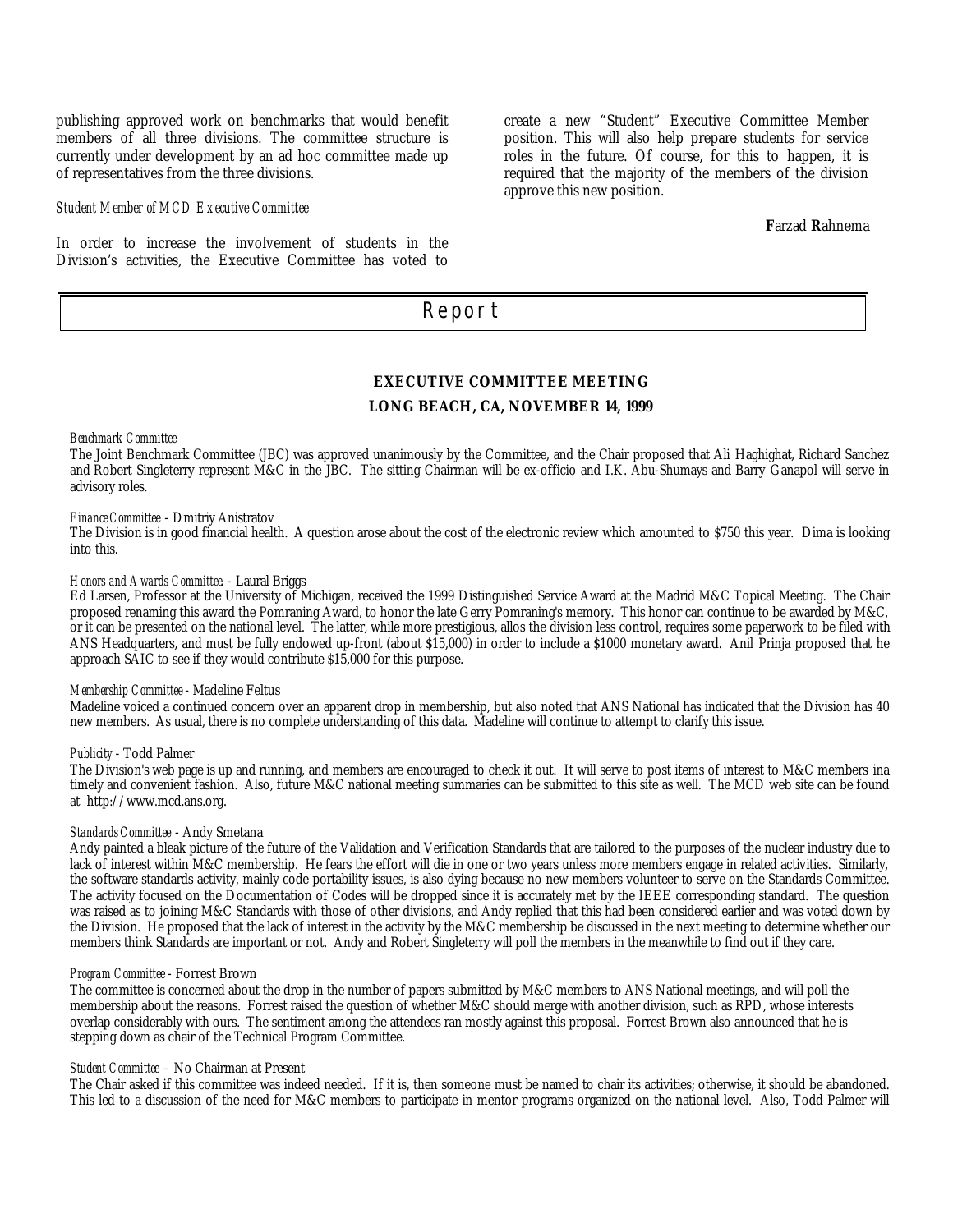check to see whether student members receive the Division's newsletter. Another point is to invite student members to participate in the Executive Committee meetings in the future. The above three items are designed to increase students' involvement in the Division's activities and prepare them for service roles in the future.

*Nominating Committee* - Farzad Rahnema for Jim Rathkopf

Jim Rathkopf proposed a list of officer candidates (Andrew Smetana - Chair, Forrest Brown - Vice Chair, Thomas Evans – Secretary, Tunc Aldemir – Treasurer, Bernadette Kirk, William Martin, Piero Ravetto, Michael Zika - Executive Committee) and the committee voted to unanimously accept the list.

## *Upcoming Meetings*

*ICONE-8 Eighth International Conference on Nuclear Engineering April 2-6, 2000, Baltimore, Maryland*

See http://www.icone-conf.org/icone8/ for more details.

*PHYSOR-2000*

*ANS International Topical Meeting on Advances in Reactor Physics and Mathematics and Computation into the Next Millennium Pittsburgh, Pennsylvania,May 7-11, 2000*

Cosponsored with the Reactor Physics Division. See http://ans-pgh.commerce.wec.com for more details.

*1999 ANS Annual Summer Meeting Boston Marriott Copley Place, Boston, Massachusetts, June 6-10, 1999.*

*SNA-2000*

*4 th International Conference on Supercomputing in Nuclear Applications Toranomon-Pastoral, Tokyo, Japan, September 4-7, 2000*

Sponsored by Japan Atomic Energy Research Institute, cosponsored by OECD/Nuclear Energy Agency, Atomic Energy Society of Japan, Japan Nuclear Cycle Development Institute. See http://ciscper.tokai.jaeri.go.jp/sna2k/ for more details.

> *MC2000 International Conference on Advanced Monte Carlo for Radiation Physics Lisbon, Portugal, October 23-26, 2000*

For more information, see http://www.itn.pt/Meetings/MC2000/.

*2000 ANS International Meeting Washington, DC, November 14-18, 1999.*

[More up-to-date information about relevant conferences can be found at http://www-rsicc.ornl.gov/Newsletters/.]

## *M&C Topical Meeting - Madrid, Spain, September 27-30, 1999*

The bi-annual M&C Topical meeting was held in Madrid, Spain during the last week of September, 1999. The meeting was extremely successful, with 27 oral sessions, 1 poster and 1 interactive session which showcased  $\tilde{214}$  invited and contributed papers. The review process was conducted entirely by electronic means, and the conference proceedings were published on CD-ROM as well as in hard copy. The organizing committee (Professors Guillermo Velarde, Jose M. Aragones, Carol Ahnert, Oscar Cabellos, and Pedro Velarde) did a superb job providing an environment that allowed for the free exchange of technical information and that encouraged frequent social interaction.

Three student Best Paper Awards (\$200 each) were given to Chris Gesh (Texas A&M, now LANL), Nuria Herranz (Polytechnic University of Madrid), and Alan Toreja (University of Illinois). Jacques Devooght, Gerry Pomraning, Pierre Benoist, and Rafael Perez were honored at the Conference for their contributions to the Mathematics and Computations community.